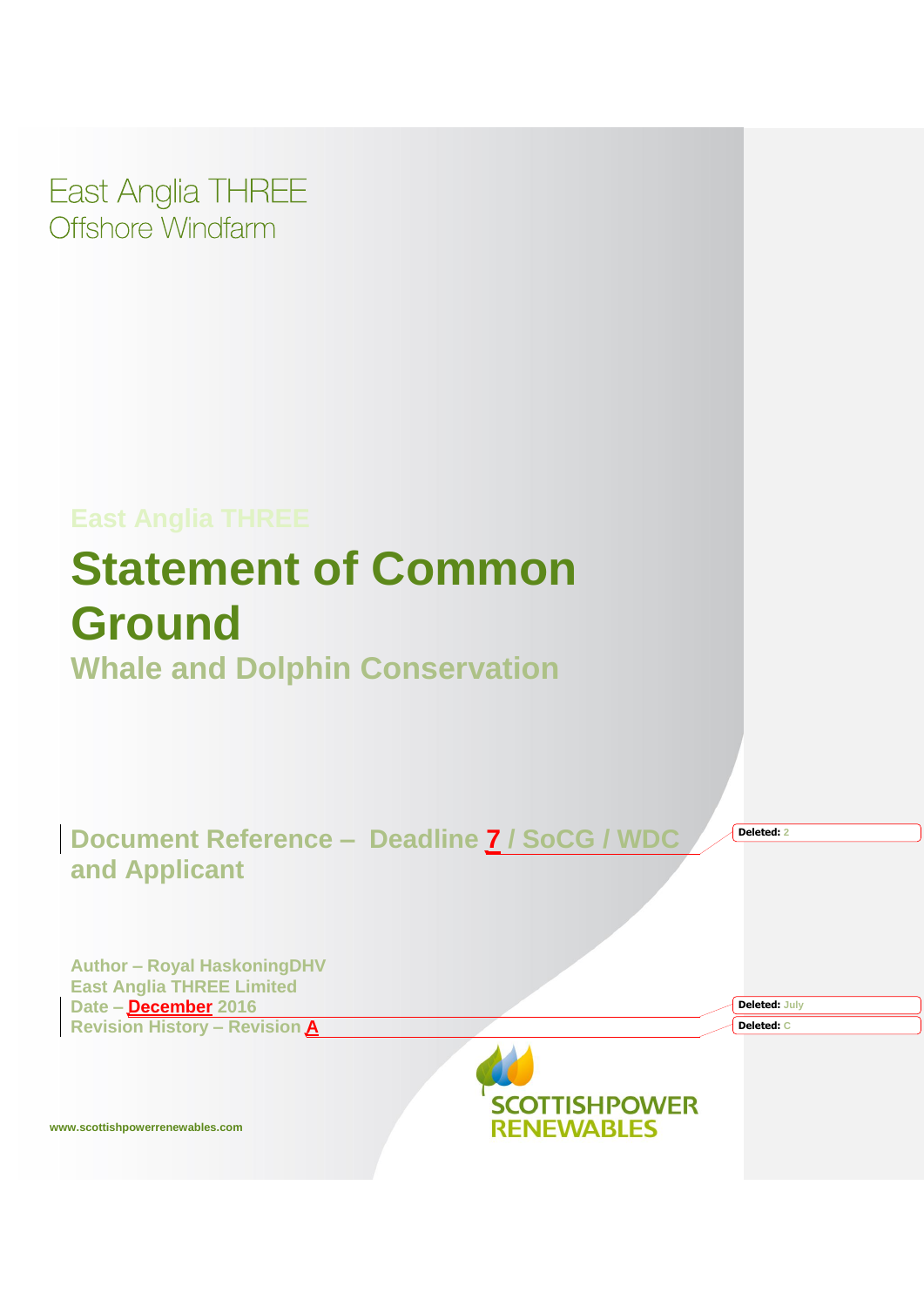```
Deleted: July
```
# **Table of contents**

| 1.                                                                | <b>Introduction</b>   | 3               |             |
|-------------------------------------------------------------------|-----------------------|-----------------|-------------|
| 1.1                                                               | Introduction          | 3               |             |
| 1.2                                                               | The Development       | 3               |             |
| 1.3                                                               | Consultation with WDC | 4               |             |
| 1.3.1                                                             | Pre-Application       | 4               |             |
| 1.3.2                                                             | Post-Application      | 4               |             |
|                                                                   |                       |                 |             |
| $\overline{2}$                                                    | <b>Agreement Log</b>  | 5               |             |
| 2.1                                                               | <b>Marine Mammals</b> | 5               |             |
|                                                                   |                       |                 | Deleted: 11 |
| <b>Appendix 1: Glossary</b>                                       |                       | 12              |             |
|                                                                   |                       |                 | Deleted: 12 |
| <b>Appendix 2: Pre-application Response</b>                       |                       | 13 <sub>1</sub> |             |
|                                                                   |                       |                 | Deleted: 15 |
| Appendix 3: Post-application Relevant representation and response |                       | 14              |             |

Statement of Common Ground **East Anglia THREE Offshore Windfarm** WDC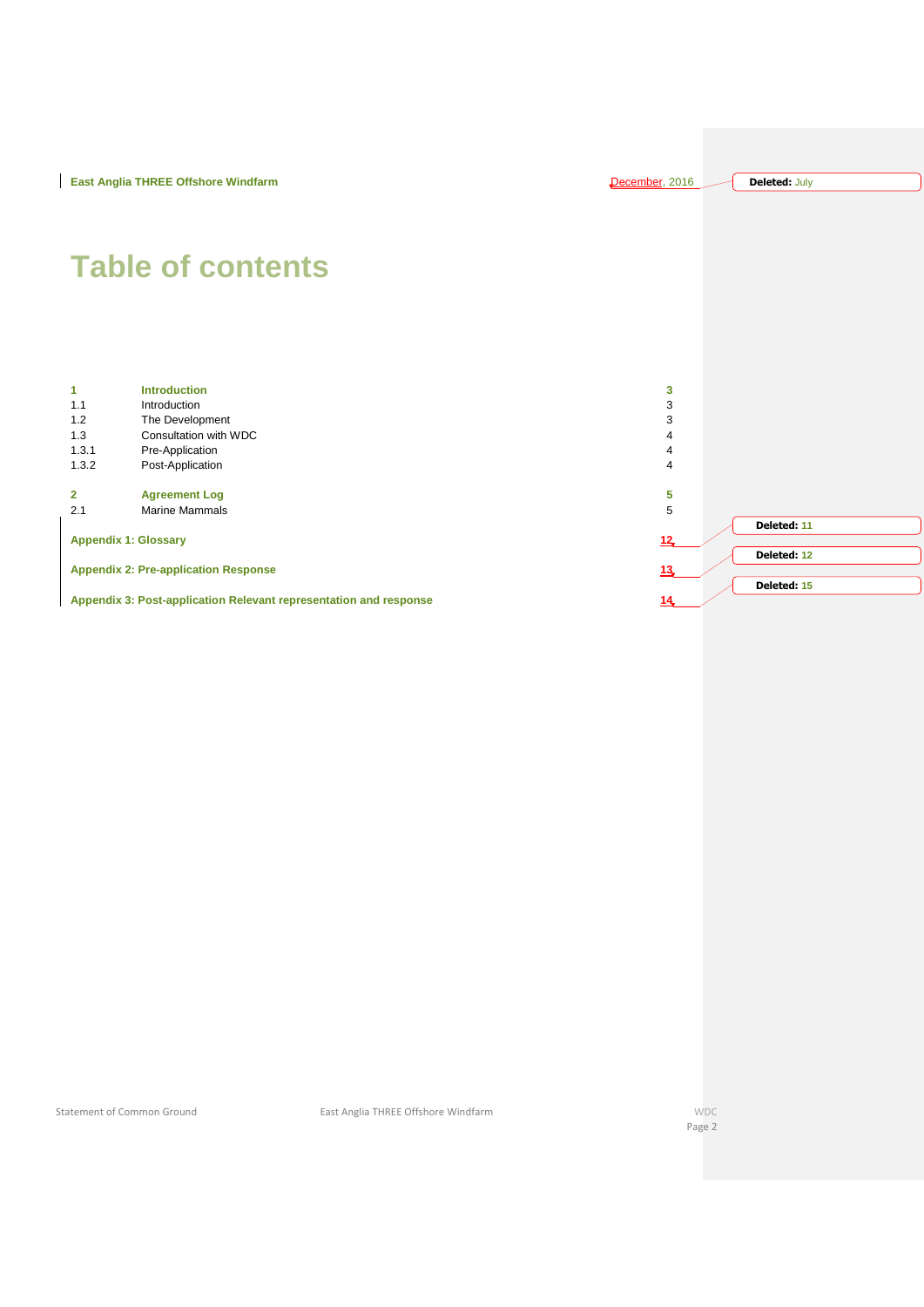**Deleted:** July

### <span id="page-2-0"></span>**Introduction**

#### <span id="page-2-1"></span>**1.1 Introduction**

- 1. This Statement of Common Ground (SoCG) has been prepared with the Whale and Dolphin Conservation (WDC) to show where agreement has been reached with East Anglia THREE Limited (EATL) during the pre and post Development Consent Order (DCO) application consultation.
- 2. This SoCG comprises an agreement log which has been structured to reflect topics of interest to WDC on the East Anglia THREE DCO application (the **Application**).
- 3. The position with respect to each relevant issue is presented in a tabular form.
- 4. Throughout this document points of agreement and disagreement between EATL and WDC, are clearly indicated.
- 5. A glossary is provided in Appendix 1

#### <span id="page-2-2"></span>**1.2 The Development**

- 6. The Application is for development consent to construct and operate up to 172 wind turbine generators and associated infrastructure, with an installed capacity of up to 1,200 MW (the **Project**).
- 7. The DCO, if made, would be known as the East Anglia THREE Offshore Wind Farm Order. It will comprise the following elements:
	- Up to 172 offshore wind turbines and associated foundations, with an installed capacity of up to 1,200 MW;
	- Up to two meteorological masts and foundations;
	- Up to twelve buoys;
	- Up to six offshore electrical stations;
	- Up to one offshore platform housing accommodation facilities;
	- Subsea inter-array cables between the wind turbines and offshore electrical stations;
	- Up to four subsea export cables to transmit electricity from the offshore electrical stations to shore;
	- Up to four interconnector cables between the East Anglia ONE and East Anglia THREE Projects;
	- Scour protection around foundations and on inter-array and export cables as required;
	- Landfall at Bawdsey with onshore transition bays to join the offshore and onshore cables;
	- Up to four onshore underground circuits (each containing up to three cables) pulled through existing ducting to be laid by East Anglia ONE or directly laid, running for approximately 37km from landfall to the connection point at Bramford, Suffolk, with jointing pits, to transmit electricity to up to two new onshore substations;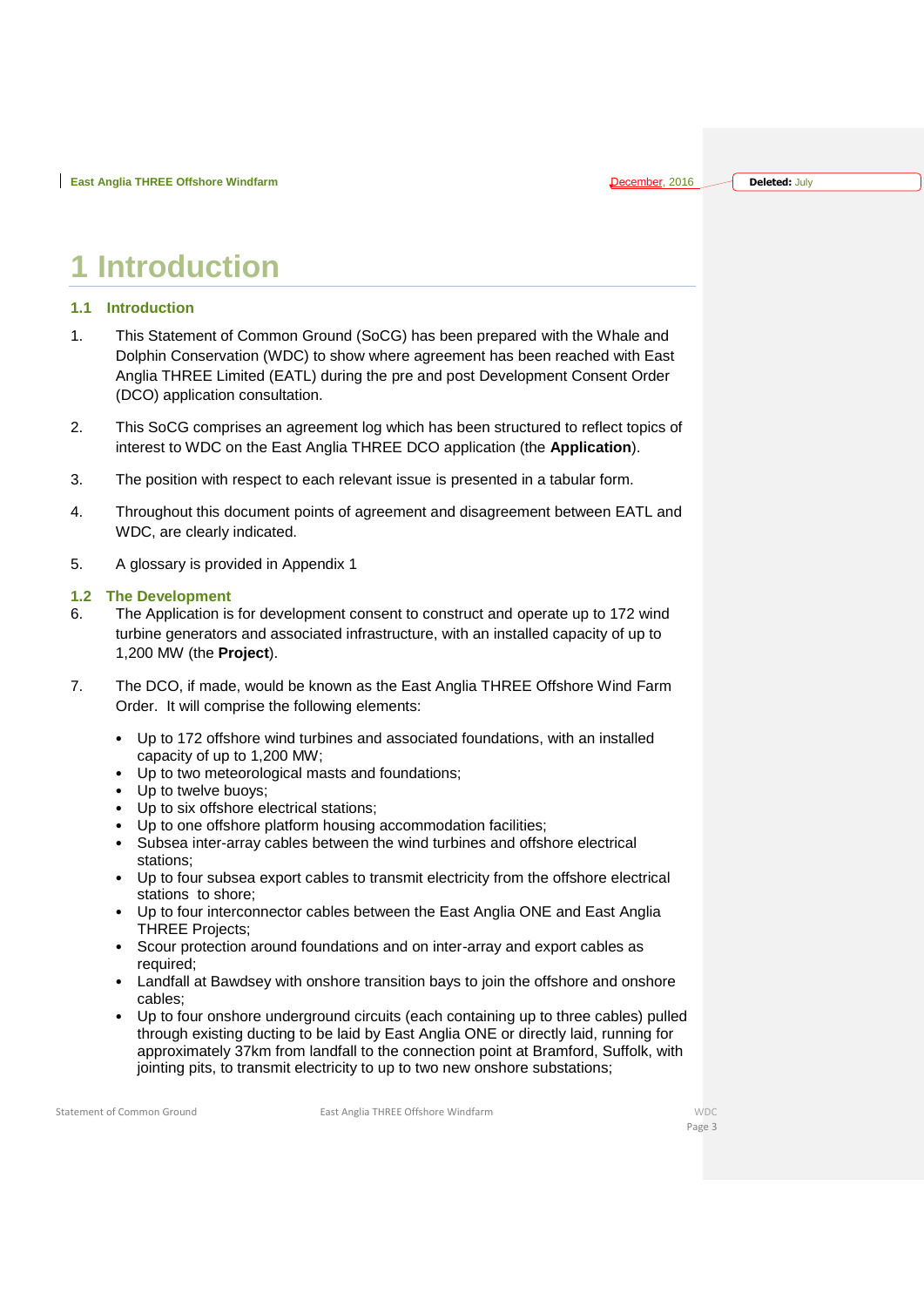**Deleted:** July

- Up to two onshore substations at Bramford, Suffolk, to connect the offshore windfarm to the National Grid;
- The permanent and / or temporary compulsory acquisition (if required) of land and / or rights for the proposed Project;
- Overriding of easements and other rights over or affecting land for the proposed Project;
- The application and / or disapplication of legislation relevant to the proposed Project including inter alia legislation relating to compulsory purchase; and
- Such ancillary, incidental and consequential provisions, permits or consents as are necessary and / or convenient.
- 8. The Application was submitted to the Planning Inspectorate on 18<sup>th</sup> November 2015 and accepted for examination on 15<sup>th</sup> December 2015.

#### <span id="page-3-0"></span>**1.3 Consultation with WDC**

#### <span id="page-3-1"></span>**1.3.1 Pre-Application**

- 9. EATL engaged with WDC on the Project during the pre-application process, both in terms of informal non-statutory engagement and formal consultation carried out pursuant to section 42 of the Planning Act 2008.
- 10. A meeting was held between EATL and WDC on 7<sup>th</sup> July 2014.
- 11. During formal consultation, WDC provided comments on the Preliminary Environmental Information (**PEI**) by way of email dated 21st July 2014 (the **Consultation Response**). This letter is attached at Appendix 2 to this SoCG.

#### <span id="page-3-2"></span>**1.3.2 Post-Application**

- 12. WDC made a relevant representation to the Planning Inspectorate on  $3<sup>rd</sup>$  March 2016 (the **Relevant Representation** attached at Appendix 3). Following a meeting on 16<sup>th</sup> of May 2016 and subsequent communication with WDC agreement was reached on certain matters previously raised by WDC.
- 13. In the Rule 17 request for further information of the 28<sup>th</sup> October 2016, the Examining Authority requested that this SoCG be updated to reflect the submission of additional information with regard to the Southern North Sea possible Special Area of Conservation. Amendments have been made in Table 1, below.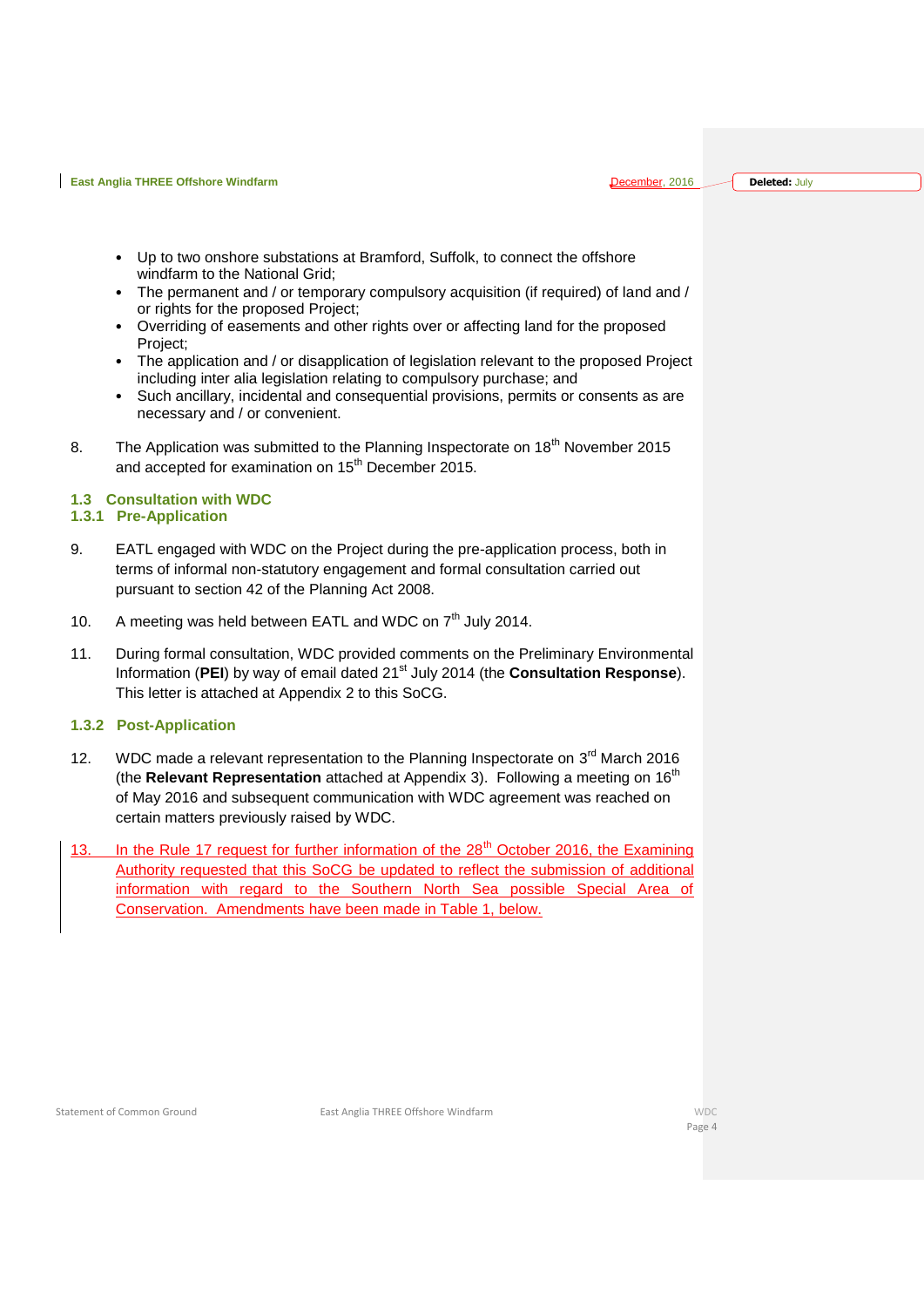**Deleted:** July

## <span id="page-4-0"></span>**2 Agreement Log**

14. Within the sections below the different topics for areas of agreement between WDC, and EATL are set out.

#### <span id="page-4-1"></span>**2.1 Marine Mammals**

15. The Project has the potential to impact upon Marine Mammals; WDC is commenting only on issues relating to cetaceans and not pinnipeds. Chapter 12 of the East Anglia THREE ES (Document 6.1.12 of the DCO Application) provides an assessment of the significance of these impacts in relation to Environmental Impact Assessment (EIA) while the Information for the Habitats Regulations Assessment Report (Document 5.4 of the DCO Application) provides an assessment with regard to the potential for likely significant effects on European sites as a result of the proposed East Anglia THREE Project. Management and mitigation measures are provided within the following documents of the DCO Application; 6.8 Schedule of Mitigation (Offshore), 8.12 In Principle Monitoring Plan (IPMP) and 8.15 Draft Marine Mammal Mitigation Protocol (MMMP). Table 1 below provides areas of common ground that have been reached regarding the findings reported within that chapter and identifies areas where agreement is still to be reached.

#### 16. Following discussions undertaken during the Examination, the Examining Authority asked for the SoCG to be revised to reflect the conclusion of all outstanding marine mammal HRA issues.

| <b>Issue</b>                           | <b>EATL position</b>              | <b>WDC Position</b>                                               |  |  |  |
|----------------------------------------|-----------------------------------|-------------------------------------------------------------------|--|--|--|
| <b>Environmental Impact Assessment</b> |                                   |                                                                   |  |  |  |
| Description of baseline                | The ES adequately characterises   | WDC acknowledges that the                                         |  |  |  |
| conditions on Marine                   | the baseline relevant to Marine   | assessment has been based on                                      |  |  |  |
| Mammals.                               | Mammals.                          | the best available evidence.                                      |  |  |  |
|                                        |                                   | However, we are concerned there                                   |  |  |  |
|                                        | Zone and project specific surveys | are gaps in the data on cetaceans                                 |  |  |  |
|                                        | which have been completed in      | in the area. e.g. the SCANS data                                  |  |  |  |
|                                        | the region have been used to      | are only one seasonal snapshot in                                 |  |  |  |
|                                        | inform the existing environment   | time, with a 10 year gap between                                  |  |  |  |
|                                        | section of the chapter. These     | collection of datasets. It is not                                 |  |  |  |
|                                        | surveys are:                      | therefore appropriate to be used                                  |  |  |  |
|                                        | The Crown Estate Enabling         | for assessing the baseline for                                    |  |  |  |
|                                        | Actions high-definition video     | marine mammals. We are                                            |  |  |  |
|                                        | aerial surveys of Zone 5.         | therefore concerned there is                                      |  |  |  |
|                                        | November 2009 - March             | insufficient baseline data to                                     |  |  |  |
|                                        | 2010, completed by HiDef          | characterise the environment.                                     |  |  |  |
|                                        | Aerial Surveying Ltd;             |                                                                   |  |  |  |
|                                        |                                   | WDC are concerned by the lack                                     |  |  |  |
|                                        | EAOW boat based surveys of        | of boat based surveys in EA3                                      |  |  |  |
|                                        | the East Anglia ONE site,         | area. The assessment was based                                    |  |  |  |
|                                        | May 2010 - April 2011,            | on based surveys for East Anglia<br>ONE offshore wind farm; these |  |  |  |
|                                        | completed by The Institute of     |                                                                   |  |  |  |
|                                        | <b>Estuarine and Coastal</b>      | surveys covered East Anglia ONE                                   |  |  |  |

Table 1. SoCG - Marine Mammals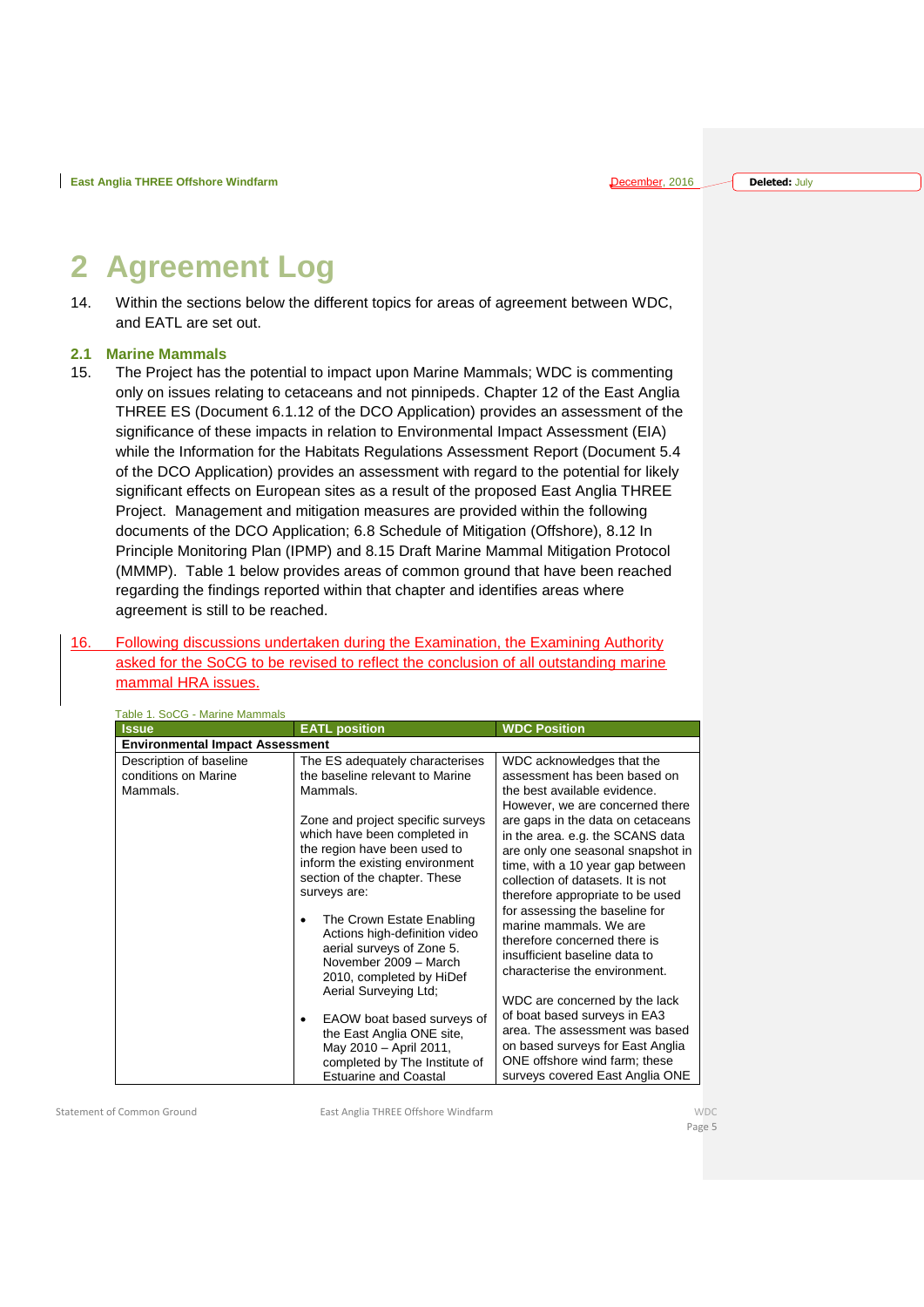**Deleted:** July

| The methodology used to survey<br>for surveying seabirds in relation<br>inadequately designed monitoring<br>programmes that cannot provide<br>WDC agree that the applicant has<br>taken a precautionary approach to<br>unidentified cetaceans as harbour<br>best approach as it is well known<br>The difficulty of identifying marine<br>survey and using these without a<br>correlating boat-based surveys to |
|----------------------------------------------------------------------------------------------------------------------------------------------------------------------------------------------------------------------------------------------------------------------------------------------------------------------------------------------------------------------------------------------------------------|

 $\overline{\phantom{a}}$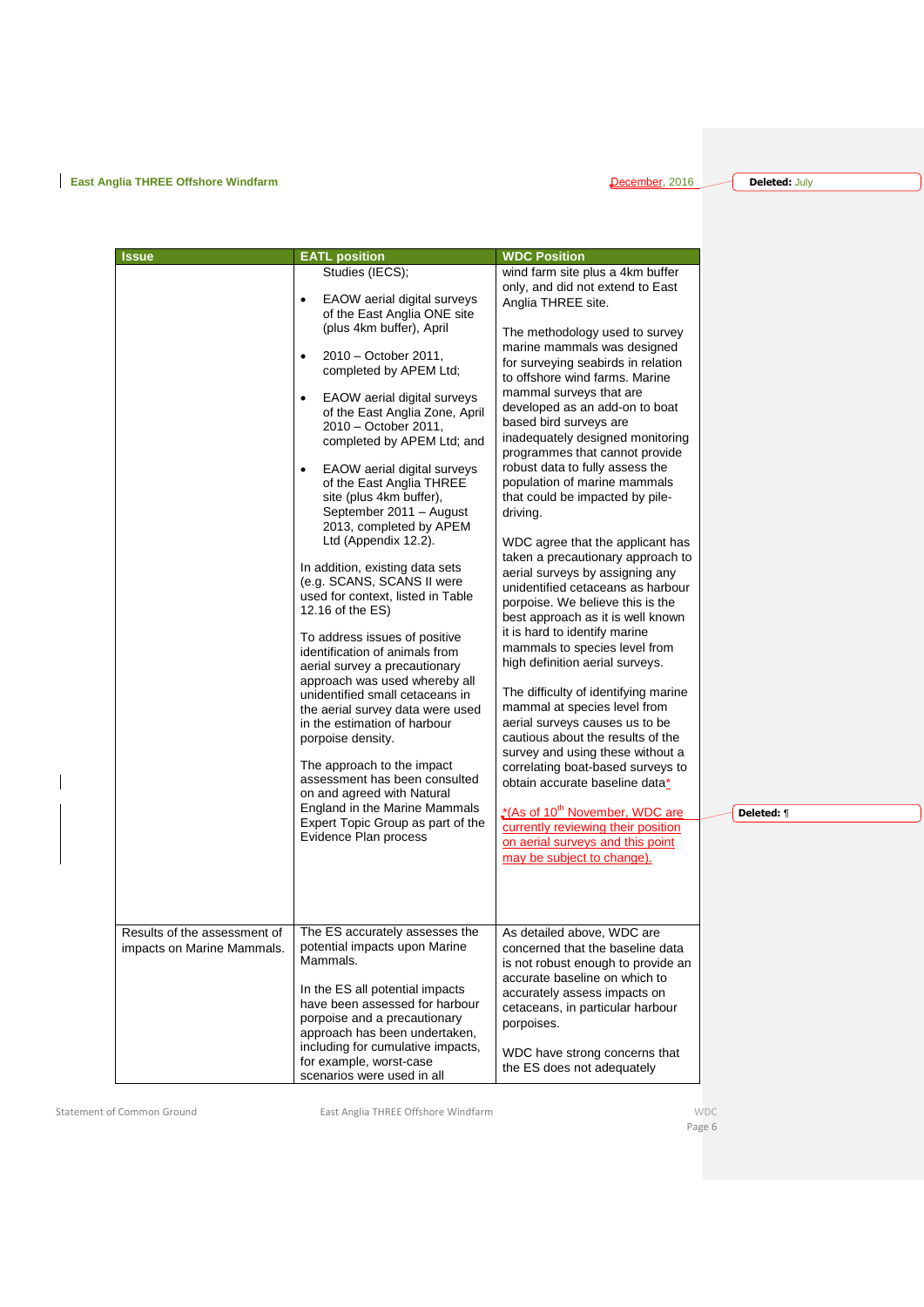**Deleted:** July

| Issue                                                                                                                       | <b>EATL position</b>                                                                                                                                                                                                                               | <b>WDC Position</b>                                                                                                                                                                                                                                                                                                                                                                                                                                                                                                           |                                                                                                                                                                                                                                                                                                                                                                                                                                                                                                                                                                                                                                                                                                                                     |
|-----------------------------------------------------------------------------------------------------------------------------|----------------------------------------------------------------------------------------------------------------------------------------------------------------------------------------------------------------------------------------------------|-------------------------------------------------------------------------------------------------------------------------------------------------------------------------------------------------------------------------------------------------------------------------------------------------------------------------------------------------------------------------------------------------------------------------------------------------------------------------------------------------------------------------------|-------------------------------------------------------------------------------------------------------------------------------------------------------------------------------------------------------------------------------------------------------------------------------------------------------------------------------------------------------------------------------------------------------------------------------------------------------------------------------------------------------------------------------------------------------------------------------------------------------------------------------------------------------------------------------------------------------------------------------------|
|                                                                                                                             | assessments; all unidentified<br>small cetaceans in the aerial<br>survey data were used in the<br>estimation of harbour porpoise<br>density.                                                                                                       | assess the impacts on harbour<br>porpoises, from either the<br>development of the EA3 or<br>cumulatively.                                                                                                                                                                                                                                                                                                                                                                                                                     |                                                                                                                                                                                                                                                                                                                                                                                                                                                                                                                                                                                                                                                                                                                                     |
|                                                                                                                             | The conclusions of the impact<br>assessment has been consulted<br>on and agreed with Natural<br><b>England in the Marine Mammals</b><br>Expert Topic Group as part of the<br>Evidence Plan process                                                 |                                                                                                                                                                                                                                                                                                                                                                                                                                                                                                                               | <b>Deleted:</b> At the time of the submission<br>of the Application there is insufficient<br>information available to undertake a<br>meaningful assessment of the Southern<br>North Sea possible Special Area of                                                                                                                                                                                                                                                                                                                                                                                                                                                                                                                    |
| <b>Habitats Regulations Assessment</b>                                                                                      |                                                                                                                                                                                                                                                    |                                                                                                                                                                                                                                                                                                                                                                                                                                                                                                                               | Conservation (pSAC). 1                                                                                                                                                                                                                                                                                                                                                                                                                                                                                                                                                                                                                                                                                                              |
| The results assessment of<br>effects upon current<br>designated sites and effects<br>which require consideration<br>in HRA. | Based upon the full screening<br>exercise there is no potential for<br>Likely Significant effect (LSE)on<br>any site currently designated for<br>harbour porpoise.                                                                                 | WDC agree that there is currently<br>no potential for the development<br>to negatively impact currently<br>designated sites for harbour<br>porpoises.                                                                                                                                                                                                                                                                                                                                                                         | When sufficient information is available<br><b>EATL will undertake further</b><br>assessment. It is anticipated that this<br>assessment will be undertaken prior to<br>the Planning Inspectorate drafting the<br>Report on the Implications for European<br>Sites (RIES)¶                                                                                                                                                                                                                                                                                                                                                                                                                                                           |
| The results of the                                                                                                          | <b>EATL has undertaken an</b>                                                                                                                                                                                                                      | WDC are pleased to see the                                                                                                                                                                                                                                                                                                                                                                                                                                                                                                    | ¶                                                                                                                                                                                                                                                                                                                                                                                                                                                                                                                                                                                                                                                                                                                                   |
| assessment of effects on the                                                                                                | assessment of effects on the                                                                                                                                                                                                                       | additional spatial assessment,                                                                                                                                                                                                                                                                                                                                                                                                                                                                                                | $\mathbf{I}$                                                                                                                                                                                                                                                                                                                                                                                                                                                                                                                                                                                                                                                                                                                        |
| Southern North Sea pSAC                                                                                                     | pSAC based upon advice from<br>Natural England. The effects<br>screened in and out of the<br>assessment were agreed with<br>Natural England.                                                                                                       | based on the proposed Southern<br>North Sea (pSAC) boundary with<br>a buffer of 26 km, and based on a<br>worse-case scenario. Despite the<br>additional spatial assessment, the<br>updated HRA still relies heavily on                                                                                                                                                                                                                                                                                                        | <b>Deleted:</b> East Anglia 3 is within the<br>Southern North Sea pSAC for harbour<br>porpoises is. Guidance from SNCBs<br>state that application should be<br>undertaken using the draft<br>Conservation Objectives provided in the<br>pSAC consultation documents.                                                                                                                                                                                                                                                                                                                                                                                                                                                                |
|                                                                                                                             | <b>EATL</b> considers that there is<br>unlikely to be potential for LSE<br>upon the site for the project<br>alone. In-combination it is<br>accepted that there is potential for<br>LSE on the summer season area<br>of the pSAC in some scenarios. | the assessment of harbour<br>porpoises at the North Sea<br>Management Unit level; we have<br>strong concerns that this is not<br>appropriate for ensuring the<br>integrity of the pSAC and cannot<br>agree that there is unlikely to be                                                                                                                                                                                                                                                                                       | WDC appreciate that the details of the<br>Southern North Sea pSAC were not<br>available at the time of submission, and<br>that the management and conservation<br>objectives for the site are still in draft<br>form. However, it must now be treated<br>as a material planning consideration<br>and an HRA will have to be conducted.                                                                                                                                                                                                                                                                                                                                                                                              |
|                                                                                                                             | In this case, mitigation is secured<br>via an In-Principle Site Integrity<br>Plan (SIP)                                                                                                                                                            | no LSE for the project alone, or<br>that there will be no in-<br>combination LSE for the winter<br>area of the pSAC. We also<br>disagree with the applicants claim<br>in the HRA that there will be no<br>potential for any lethal effects or<br>auditory injury, and that this risk to<br>marine mammals can be reduced<br>to within a few metres of the piling<br><u>activity.</u><br>WDC recognise that mitigation will<br>be secured via the SIP and MMP<br>and welcome these documents;<br>however we have concerns over | The plans for EA3 are highly likely to<br>affect conservation and management<br>objectives of the pSAC for harbour<br>porpoises, therefore the current HRA is<br>not sufficient and will need to be<br>revised. We believe that significant<br>changes will be needed once the site<br>boundaries and conservation and<br>management objectives are known. We<br>recommend that the current HRA is<br>treated as a temporary assessment<br>until the site boundaries and<br>conservation and management<br>objectives of the pSAC are available, at<br>which point a full and robust HRA must<br>be undertaken.¶<br>The HRA must consider not only the<br>project independently, but also<br>cumulatively taking into account other |
|                                                                                                                             |                                                                                                                                                                                                                                                    | the methods that will be<br>considered. Only proven<br>mitigation methods that have<br>been shown to reduce noise                                                                                                                                                                                                                                                                                                                                                                                                             | plans and projects that will impact the<br>harbour porpoise at both a site and<br>population level.<br><b>Deleted:</b> upon future designated sites<br>and effects which require consideration<br>in HRA.                                                                                                                                                                                                                                                                                                                                                                                                                                                                                                                           |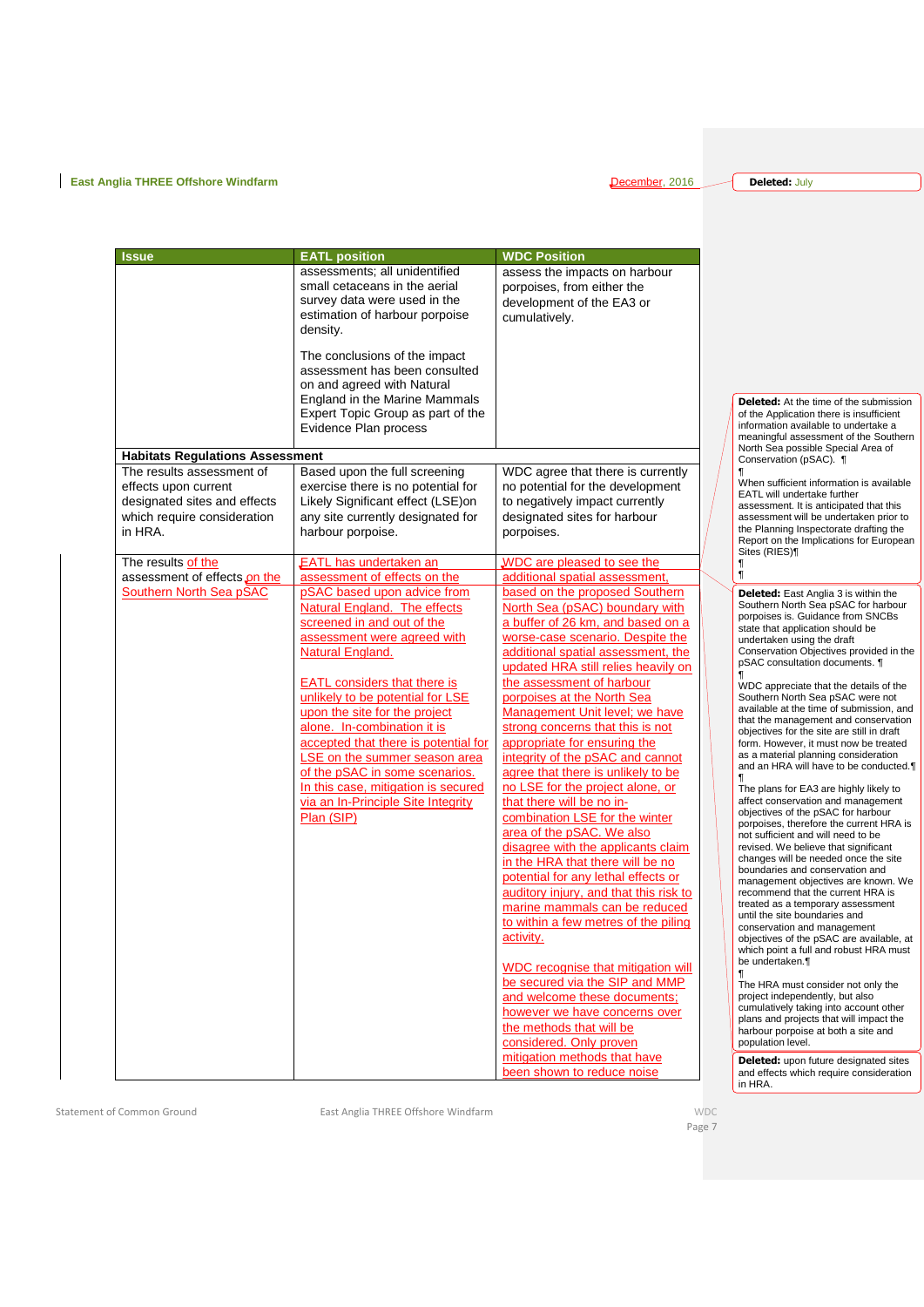**Deleted:** July

| <b>Issue</b>                                                                                                                                          | <b>EATL position</b>                                                                                                                                                                                                                                                                                                                                                                                                                                                                                           | <b>WDC Position</b>                                                                                                                                                                                                                                                                                                                                                                                                                                                                                                       |
|-------------------------------------------------------------------------------------------------------------------------------------------------------|----------------------------------------------------------------------------------------------------------------------------------------------------------------------------------------------------------------------------------------------------------------------------------------------------------------------------------------------------------------------------------------------------------------------------------------------------------------------------------------------------------------|---------------------------------------------------------------------------------------------------------------------------------------------------------------------------------------------------------------------------------------------------------------------------------------------------------------------------------------------------------------------------------------------------------------------------------------------------------------------------------------------------------------------------|
|                                                                                                                                                       |                                                                                                                                                                                                                                                                                                                                                                                                                                                                                                                | should be included. Soft-starts<br>and exclusion zones are not<br>proven mitigation methods. The<br>SIP may also be required to<br>deliver mitigation measures for<br>the project alone.                                                                                                                                                                                                                                                                                                                                  |
| <b>Management measures</b>                                                                                                                            |                                                                                                                                                                                                                                                                                                                                                                                                                                                                                                                |                                                                                                                                                                                                                                                                                                                                                                                                                                                                                                                           |
| Mitigation proposed to<br>address the impacts on<br>Marine Mammals as set out<br>in the Schedule of Mitigation<br>(Offshore), IPMP and draft<br>MMMP. | Based on draft ES chapters the<br>Impacts are expected to be low<br>for harbour porpoise and that<br>additional mitigation (beyond<br>embedded mitigation) is not<br>necessary. At the time of writing<br>the draft MMMP, Marine Licence<br>conditions for other offshore wind<br>farms required that the MMMP<br>"provide suitable mitigation<br>measures to prevent injury to<br>marine mammals".<br>EATL confirms their ongoing<br>support of strategic initiatives and<br>will continue to work with other | WDC strongly disagrees that the<br>impacts are expected to be low<br>for harbour porpoise. Reactions of<br>harbour porpoises to pile driving<br>has been recorded at distances<br>up to 15 km from the piling site is<br>loud enough to be audible by<br>harbour porpoises beyond 80 km<br>from the source and could mask<br>communication at $30 - 40$ km.<br>Taking into account importance of<br>the site for harbour porpoises, we<br>are concerned that the conclusion<br>of 'low impact' is not at all<br>adequate. |
|                                                                                                                                                       | developers, Regulators and<br>SNCBs in order to understand<br>and reduce cumulative impacts<br>where possible and improve the<br>evidence base.                                                                                                                                                                                                                                                                                                                                                                | WDC has concerns about the<br>accuracy of the noise modelling<br>identified in the ES. WDC note<br>that Southall et al. (2007) has<br>been used for noise modelling in                                                                                                                                                                                                                                                                                                                                                    |
|                                                                                                                                                       | As stated in Section 12.3.2 of the<br>ES: "The MMMP would be<br>developed in the pre-construction<br>period and will be based upon<br>best available information and<br>methodologies at that time in<br>consultation with the relevant<br>authorities.<br>EATL will continue to review the                                                                                                                                                                                                                    | the ES. Whilst currently this is the<br>only model available to<br>developers, there are many<br>limitations to this modelling<br>approach (acknowledged in the<br>Southall paper itself), and they<br>are extensive. WDC are<br>concerned that by using this<br>model, and not taking into<br>account current research noted                                                                                                                                                                                             |
|                                                                                                                                                       | development of alternative<br>foundation installation (through<br>industry and academic studies)<br>and more efficient mitigation<br>options for marine mammals."                                                                                                                                                                                                                                                                                                                                              | above, that the impact ranges<br>identified by the applicant are<br>inaccurate and misleading.<br>We also strongly disagree that no                                                                                                                                                                                                                                                                                                                                                                                       |
|                                                                                                                                                       | No additional mitigation is<br>necessary for shipping noise.                                                                                                                                                                                                                                                                                                                                                                                                                                                   | additional mitigation measures<br>are required, particularly during<br>the construction phase. The draft<br>MMMP does not mention                                                                                                                                                                                                                                                                                                                                                                                         |
|                                                                                                                                                       | No additional mitigation is<br>necessary for other noise<br>inducing impacts.                                                                                                                                                                                                                                                                                                                                                                                                                                  | disturbance, just injury we also<br>believe mitigation is required to<br>minimise cumulative impacts.                                                                                                                                                                                                                                                                                                                                                                                                                     |
|                                                                                                                                                       |                                                                                                                                                                                                                                                                                                                                                                                                                                                                                                                | WDC notes that the JNCC<br>guidance has been detailed in the<br>ES, however we do not consider                                                                                                                                                                                                                                                                                                                                                                                                                            |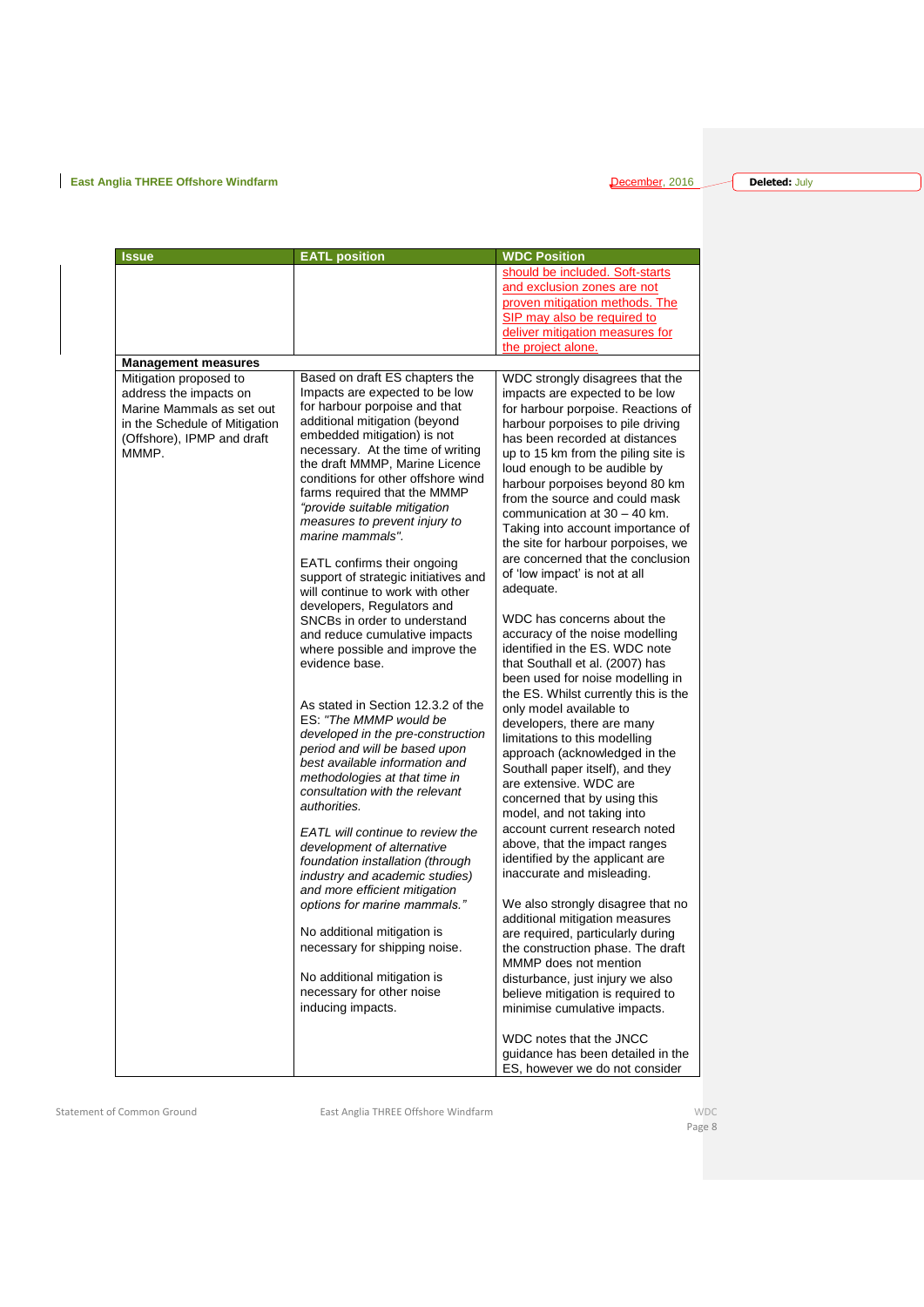**Deleted:** July

| <b>Issue</b>                                                                          | <b>EATL position</b>                                                                                                                                                                                                                                                                                                                                                                                                                                                                                                                      | <b>WDC Position</b>                                                                                                                                                                                                                                                                                                                                                                                                                                                 |
|---------------------------------------------------------------------------------------|-------------------------------------------------------------------------------------------------------------------------------------------------------------------------------------------------------------------------------------------------------------------------------------------------------------------------------------------------------------------------------------------------------------------------------------------------------------------------------------------------------------------------------------------|---------------------------------------------------------------------------------------------------------------------------------------------------------------------------------------------------------------------------------------------------------------------------------------------------------------------------------------------------------------------------------------------------------------------------------------------------------------------|
|                                                                                       |                                                                                                                                                                                                                                                                                                                                                                                                                                                                                                                                           | these to be adequate mitigation<br>measure to ensure there are no<br>significant impacts especially for<br>developments in close proximity<br>to important and critical habitat<br>areas. Consideration of real-time<br>mitigation measures should<br>include noise reduction, such as<br>acoustic barrier methods and<br>other techniques that have been<br>proven in recent demonstration<br>scale trial studies - Wilke (2012)<br>and Diederichs et al., (2013). |
|                                                                                       | The European protected Species<br>(EPS) licence will be applied for<br>after the DCO application is<br>consented, prior to the onset of<br>construction, once more detailed<br>design work has been carried out<br>and is available to inform the<br>licence application, and in<br>consultation with the relevant<br>stakeholders.<br>EATL has offered to informally<br>consult WDC on the EPS licence<br>however, it is a matter for the<br>consenting authority of the EPS<br>licence to determine whether to<br>formally consult WDC. | WDC are aware that the EPS<br>licence will be applied for if<br>consent is given, and prior to<br>construction. We request to be<br>involved and give feedback on<br>these documents.                                                                                                                                                                                                                                                                               |
|                                                                                       | It is agreed that the draft MMMP<br>will be developed post consent in<br>consultation with stakeholders<br>EATL has offered to informally<br>consult WDC on the MMMP,<br>however, it is a matter for the the<br>MMO as consenting authority to<br>determine whether to formally<br>consult with WDC.                                                                                                                                                                                                                                      | WDC are pleased to see a draft<br>MMMP is already available to<br>comment upon. We accept that<br>the details of the MMMP cannot<br>be determined until closer to<br>construction. Given the<br>importance of the MMMP, we<br>would like to be consulted as it<br>develops, and are currently in<br>discussions with EATL to achieve<br>this.                                                                                                                       |
| <b>Further mitigation proposed</b><br>with respect to the Southern<br>North Sea pSAC. | EATL have produced an In-<br>principle Site Integrity Plan (SIP)<br>which, together with new<br>condition 13(2) in the DMLs for<br>the generation and transmission<br>assets (schedules 10 to 13 of the<br>draft DCO), secures mitigation to<br>prevent AEOI.<br><b>EATL have consulted TWT on the</b><br>content of this document.                                                                                                                                                                                                       | WDC are pleased to see the SIP<br>and that TWT have been<br>consulted on the content of this<br>document, who have also raised<br>common issues of concern that<br>we share with TWT.<br>WDC wish to continue to be<br>consulted as the SIP and DMLs<br>proceed to ensure the mitigation<br>measures are adequate to                                                                                                                                                |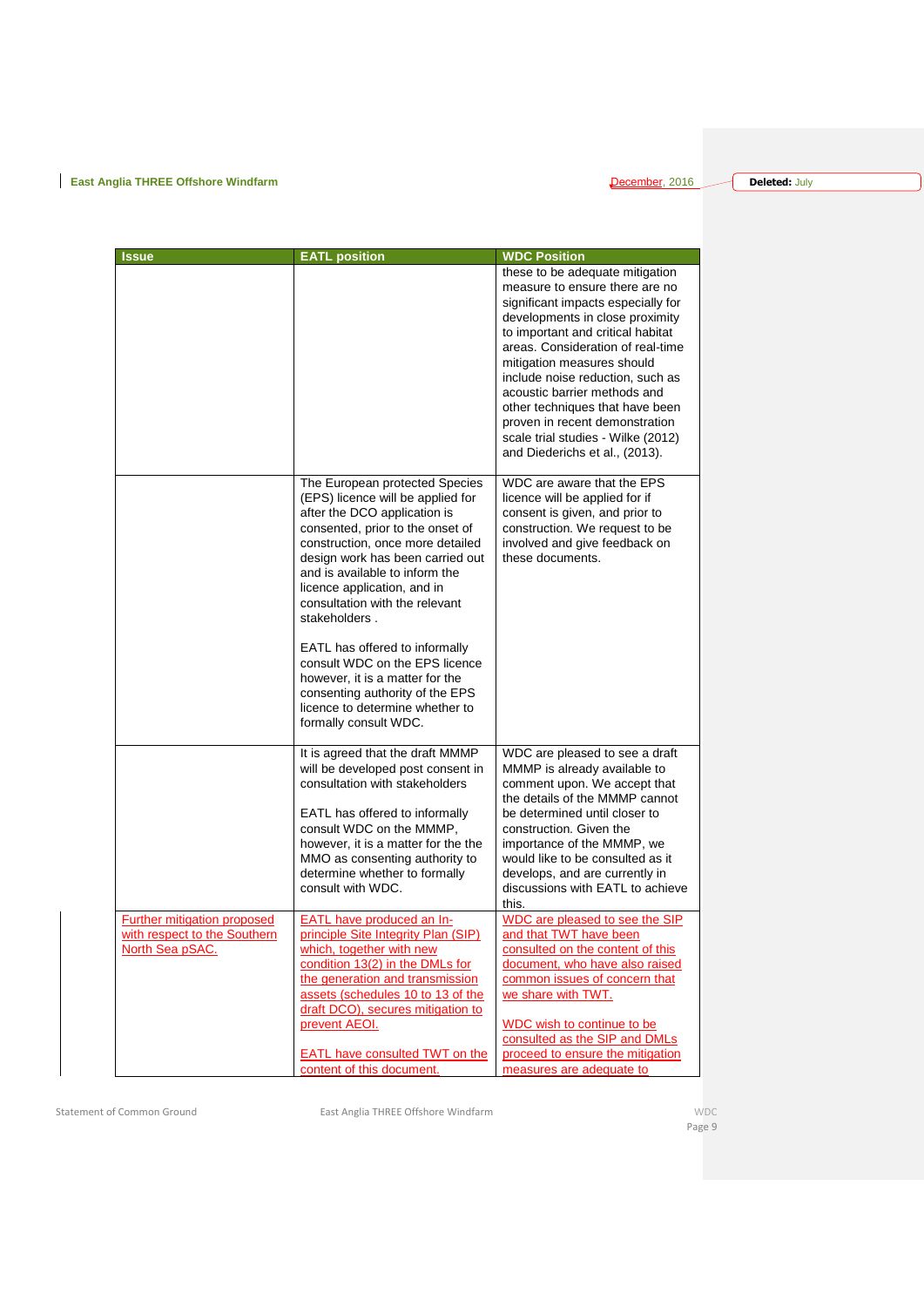#### **Deleted:** July

| <b>Issue</b> | <b>EATL</b> position             | <b>WDC Position</b> |
|--------------|----------------------------------|---------------------|
|              |                                  | prevent AEOI.       |
|              | The SIP will be developed post-  |                     |
|              | consent, in consultation with    |                     |
|              | relevant stakeholders to define  |                     |
|              | specific mitigation measures for |                     |
|              | East Anglia THREE.               |                     |

Statement of Common Ground **East Anglia THREE Offshore Windfarm** WDC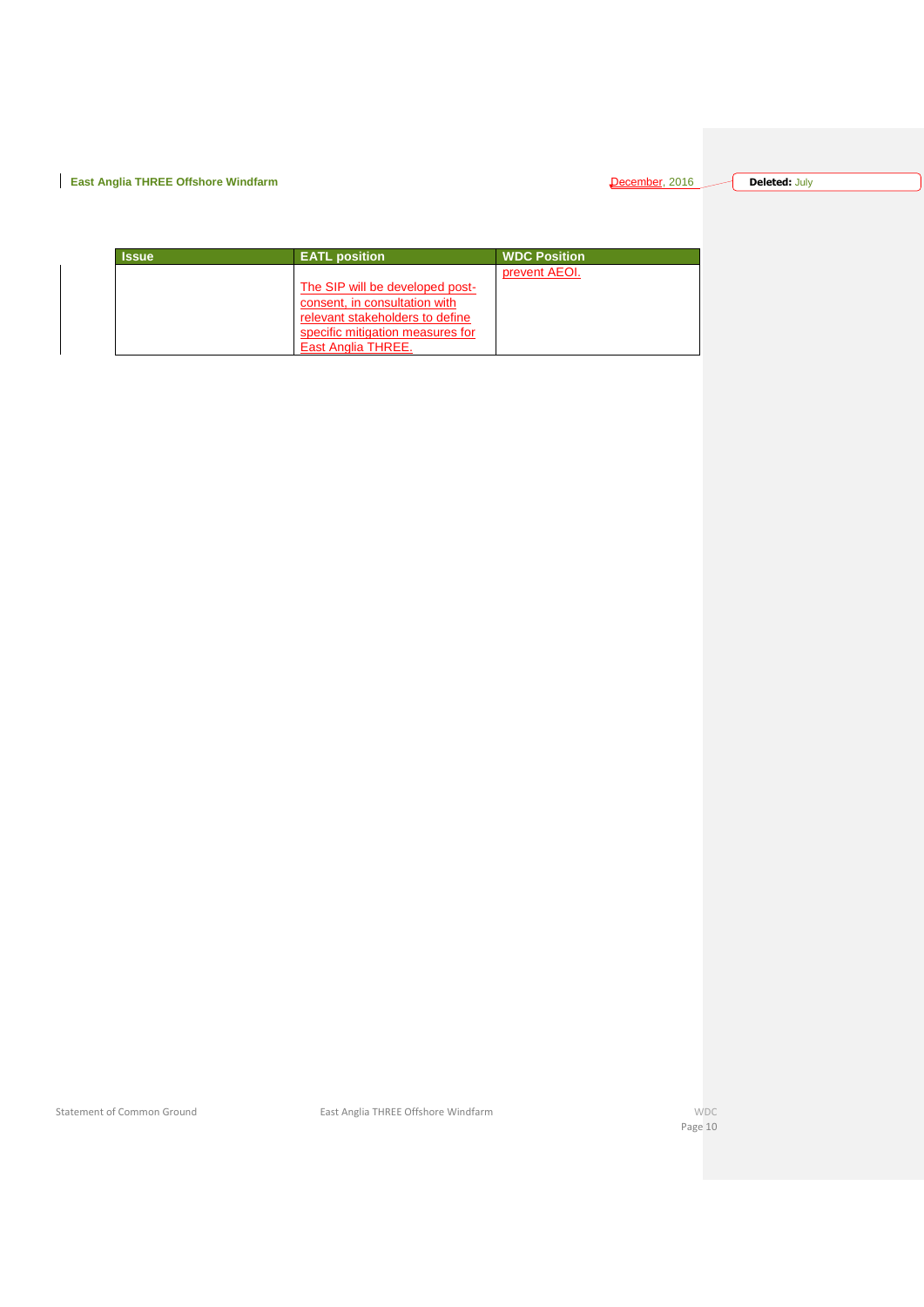**East Anglia THREE Offshore Windfarm December, 2016 Deleted:** July

|                     | Signing box: The undersigned agreed to the provisions within this SoCG - WDC |                                   |
|---------------------|------------------------------------------------------------------------------|-----------------------------------|
| Signed              |                                                                              |                                   |
| <b>Printed Name</b> | Vicki James                                                                  |                                   |
| Position            | <b>Policy Officer</b>                                                        | Deleted: Stop Whaling and Science |
| On behalf of        | Whale and Dolphin Conservation                                               |                                   |
| <b>Date</b>         | 02/12/2016                                                                   | <b>Deleted: 22/07</b>             |

#### Signing box: The undersigned agreed to the provisions within this SoCG – EATL

| Signed              |                                          |                        |
|---------------------|------------------------------------------|------------------------|
| <b>Printed Name</b> | <b>Keith Morrison</b>                    |                        |
| Position            | East Anglia THREE Senior Project Manager |                        |
| On behalf of        | East Anglia THREE Limited                |                        |
| Date                | 6th December 2016                        | <b>Deleted: 22/07/</b> |

Statement of Common Ground **East Anglia THREE Offshore Windfarm** WDC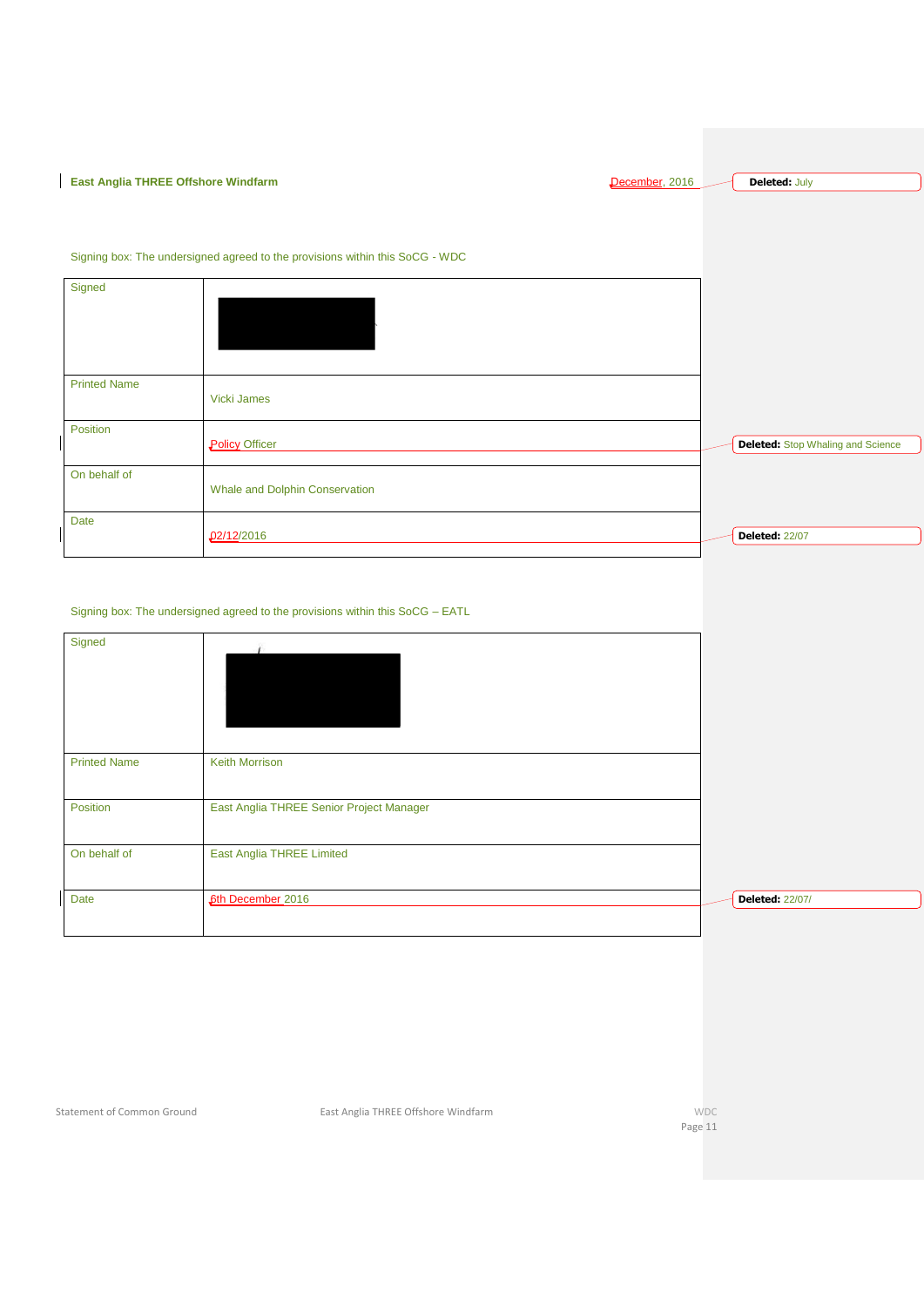**Deleted:** July

# <span id="page-11-0"></span>**Appendix 1: Glossary**

No change to Appendix

Statement of Common Ground **East Anglia THREE Offshore Windfarm** WDC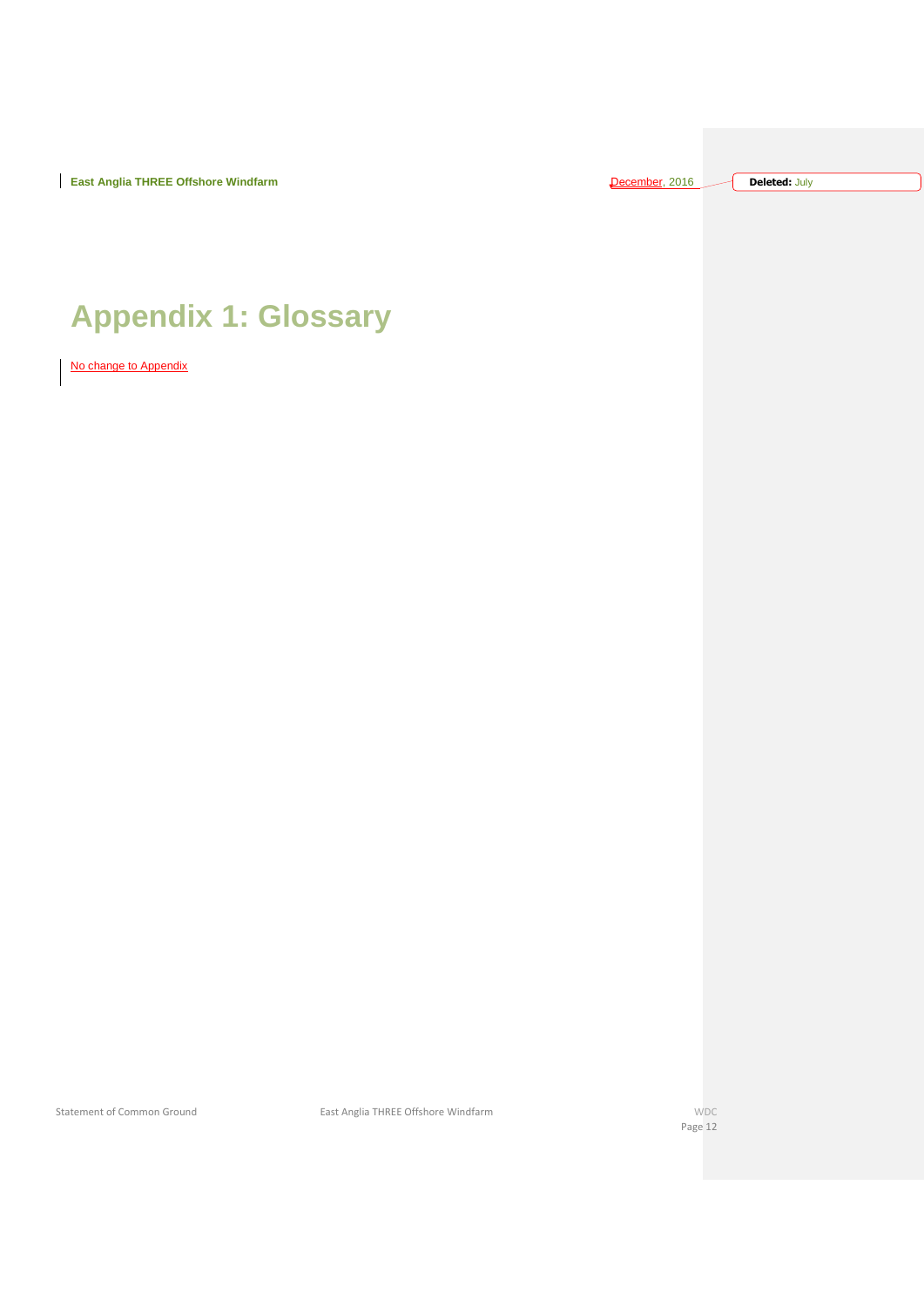**East Anglia THREE Offshore Windfarm** December 2016 2016 2016 2016 2016 2016 2016

| ecember, 2016 |  | <b>Deleted: July</b> |  |
|---------------|--|----------------------|--|
|---------------|--|----------------------|--|

# <span id="page-12-0"></span>**Appendix 2: Pre-application Response**

No change to Appendix

Statement of Common Ground **East Anglia THREE Offshore Windfarm** WDC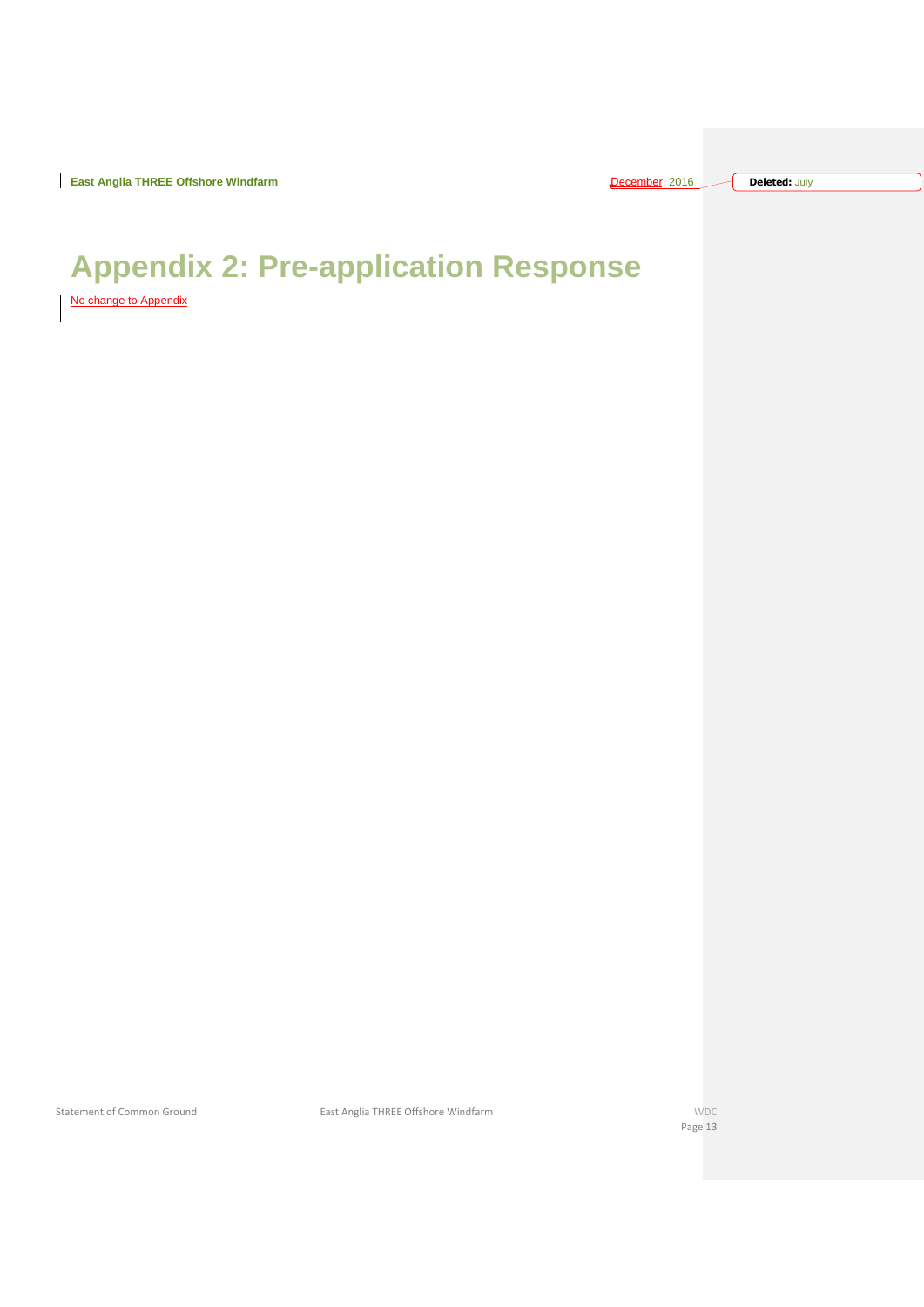| ecember. 2016 |  | <b>Deleted: July</b> |
|---------------|--|----------------------|
|---------------|--|----------------------|

# <span id="page-13-0"></span>**Appendix 3: Post-application Relevant representation and response**

No change to Appendix

Statement of Common Ground East Anglia THREE Offshore Windfarm WDC